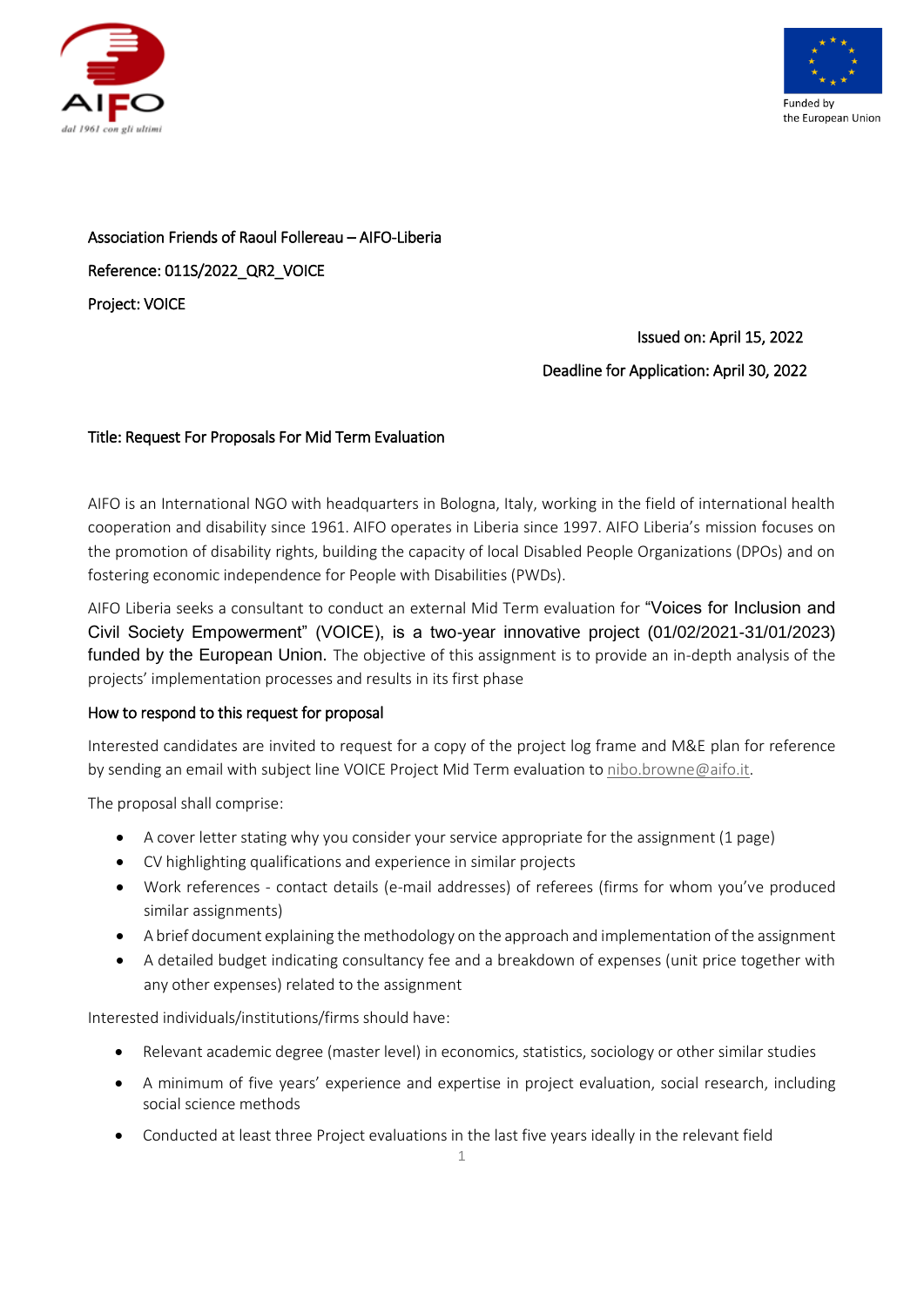- Knowledge and working experience of Liberia with focus on topics such as disability, socio-economic inclusion, awareness campaigns, livelihood and skill training
- Experience and expertise in evaluating cross-cutting issues
- Experience in qualitative and quantitative data analysis
- Excellent report writing skills

All applications should be sent via email to [cv.liberia@aifo.it](mailto:cv.liberia@aifo.it) and CC to [leonardo.volpetti@aifo.it](mailto:leonardo.volpetti@aifo.it) and [nibo.browne@aifo.it](mailto:nibo.browne@aifo.it) 

Please indicate in the subject line of the email: VOICE MID TERM EVALUATION.

The deadline for submission is 30 April 2022.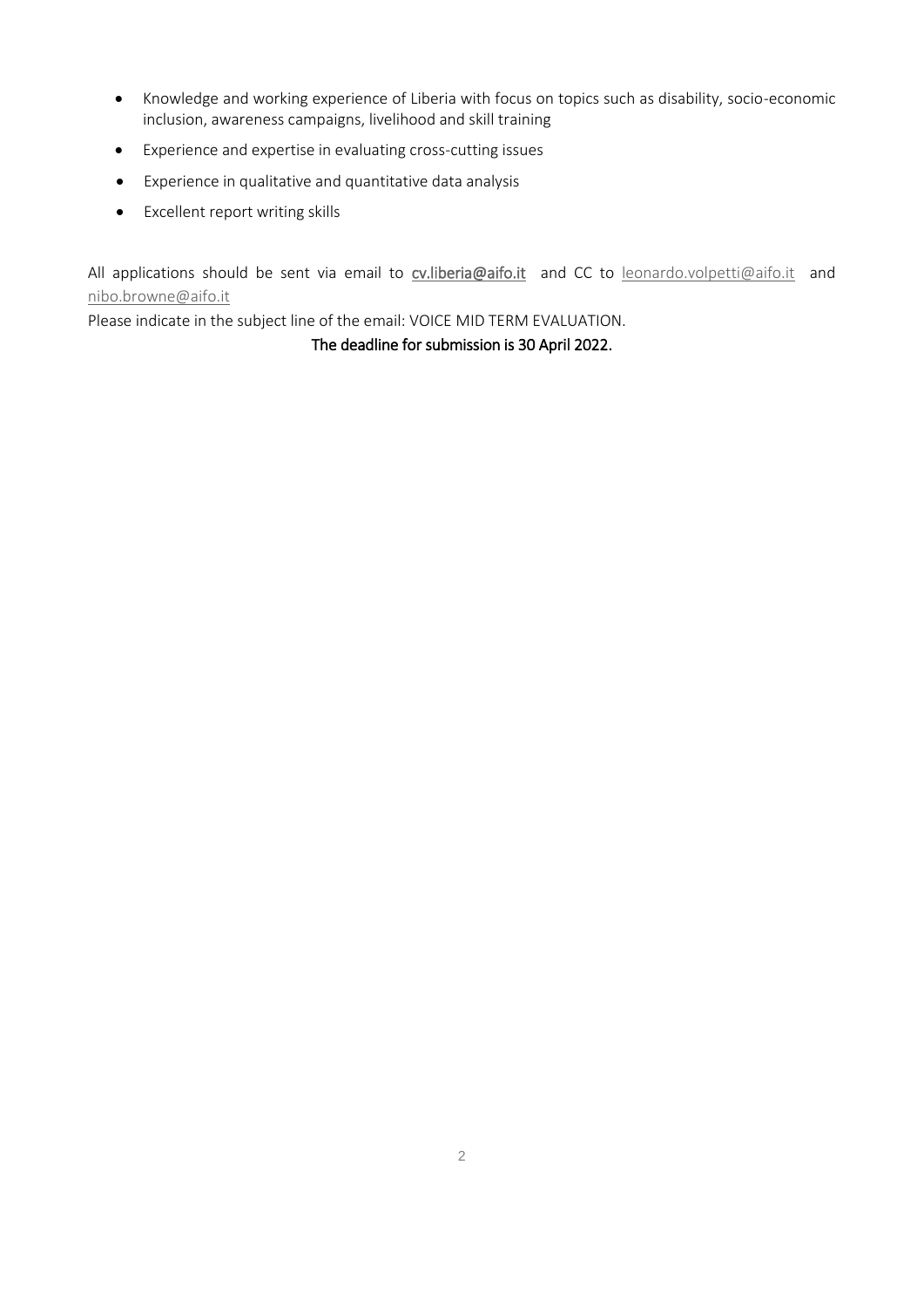### TERMS OF REFERENCE (TOR) FOR EN EVALUATION

#### 1. PROJECT INFORMATION

Project Title: "Voices for Inclusion and Civil Society Empowerment (VOICE) - Disabled People Organisations stepping up for people with disabilities rights in Liberia."

Country of intervention: Liberia

#### Areas of intervention:

- Greater Monrovia District -Montserrado,
- Sanjeh District -Bomi
- Bain Garr District -Nimba

#### Project Duration: 2 years (24 months)

Implementing Partners: Italian Association Amici di Raoul Follereau – AIFO (Lead Applicant); Williette Safehouse (Co-applicant), National Union of Organizations of the Disabled – NUOD and Oscar Romero School of the deaf– ORS (Associate)

Donor: European Union (EU)

Budget: € 611,112.00

#### 2. INTRODUCTION/BACKGROUND

The project titled: "Voices for Inclusion and Civil Society Empowerment" (VOICE), is a two-year innovative project (01/02/2021-31/01/2023) funded by the European Union. The project aims at enhancing the capacity of civil society organisations, to promote and empower persons with disabilities and to ensure that people with disabilities can fully enjoy their rights in Liberia. In particular, the action aims at enabling the umbrella federation of people with disabilities, the National Union of Organization of the Disabled (NUOD), the Disabled People's Organisations (DPOs)

and their members to effectively demand the respect and fulfilment of the human rights of all People with Disabilities (PWDs), in line with the Convention on Rights of People with Disabilities (CRPD) to which Liberia is a signatory since 2012.

The primary beneficiaries of the project are deaf and hard of hearing persons who will be supported to ensure that they have equal access to work and employment opportunities. It is implemented in the counties of Montserrado, Bomi and Nimba.

In order to achieve this goal, the project includes four different outputs with specific activities as mentioned below.

Output 1.1: 9 DPOs and NUOD members (100), in particular deaf and HOH persons, trained to advocate for PWDs economic and work rights on national and county level.

1.1.1. Institutional capacity building training of NUOD and their member DPOs.

1.1.2. Training for DPOs on advocacy, the United Nation Convention on the Rights of People with Disabilities (CRPD) and other legal human rights instruments.

1.1.3. Specific training provided by NUOD to DPOs to advocate for PWDs economic and work rights on national and county level (sub-granting).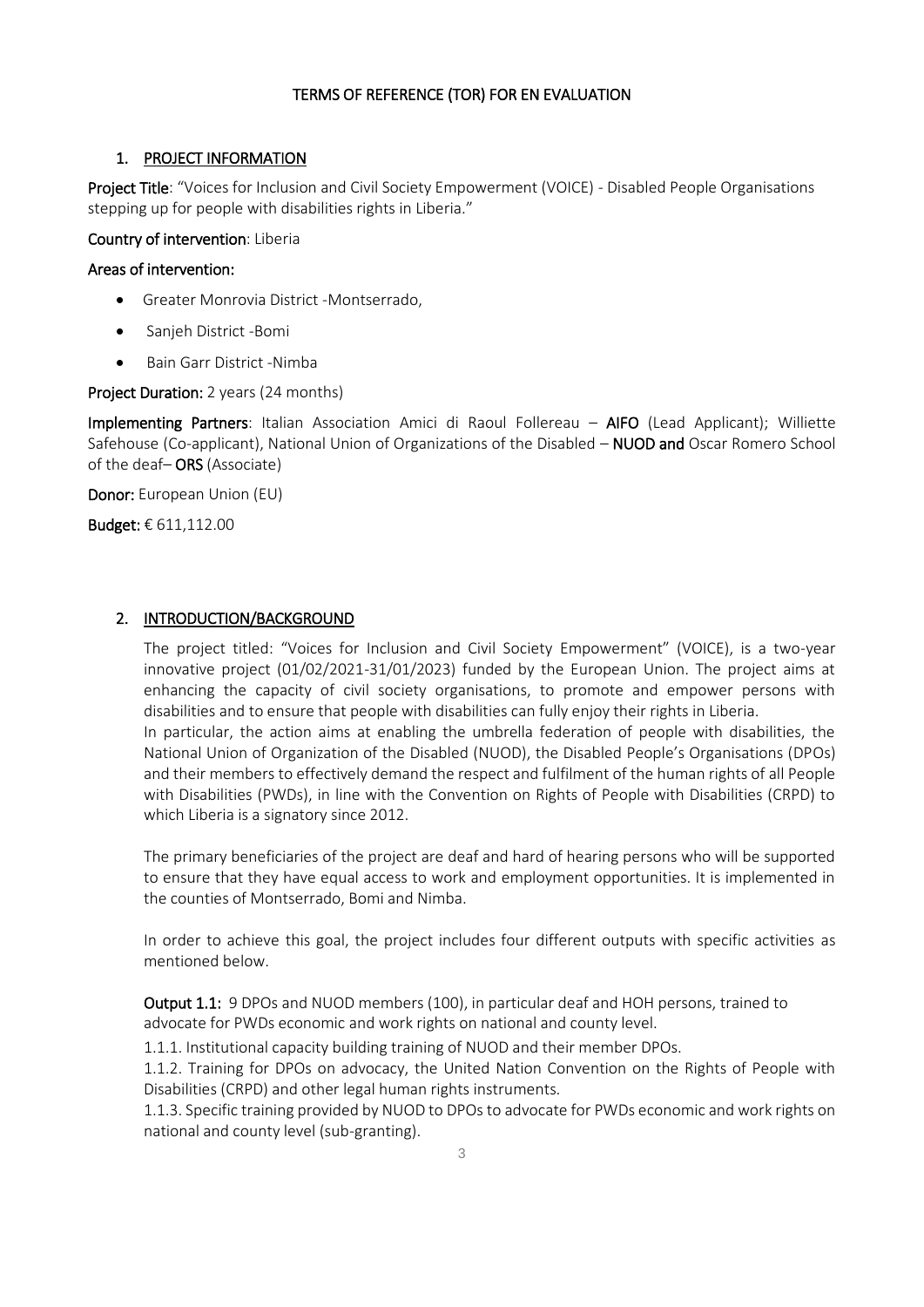1.1.4. NUOD meetings to liaise with DPOs and PWDs for better representation within the existing DPO structures on county-level (sub-granting).

Output 1.2: 9 DPOs and NUOD members (100), in particular deaf and HOH persons, engaged in the development of advocacy and lobby strategies to influence policy-makers at local and national level.

1.2.1. Follow-up meetings managed by NUOD with DPOs to establish local advocacy actions. 1.2.2. Roundtable dialogues facilitated by NCD and NUOD to raise awareness with target audiences (including policy makers, local businesses and private sector) for better employment integration of deaf and HOH persons.

Output 1.3: Raised awareness of the general public, as well as national and local decision-makers regarding the right of PWDs to work and employment.

1.3.1. IEC Programme: Community Radio and TV programme with the participation of deaf and HOH persons focussed on PWDs right to work and employment.

Output 1.4: 90 Deaf and HOH young persons improved employability and technical/vocational skills.

1.4.1. Fellowship programme including life-skills, literacy, and social entrepreneurship training, and coaching for deaf and HOH persons.

1.4.2. Vocational training provided by inclusive and strategic partnerships with primary and secondary education institutes.

1.4.3. Sign language education lessons for the deaf who have little or no formal education, employers and parent support groups at community level.

1.4.4. Trade Fairs to showcase talents and skills of deaf and HOH persons and facilitate networking between employers deaf and HOH persons.

The VOICE Project overall objective is for all deaf and hard of hearing persons in Liberia enjoy the right to have equal access to work and employment.

The Specific Objective is for Disabled People's Organisations (DPOs) enhanced their capacity and autonomy to engage for the socio-economic empowerment of the deaf and hard of hearing persons (HOH) in Liberia.

# 3. OBJECTIVES OF THE MID TERM EVALUATION

The mid-term evaluation (MTE) aims at;

- 1. Assessing the continue significance of the VOICE Project intervention and the progresses made towards achieving its planned objectives.
- 2. MTE should provide an opportunity to give feedback to the project design, implementation and methodology to ensure planned objectives are achieved within the lifetime of the project.
- 3. Providing an objective project impact during the phase of the project tools, instruments and capacity building to the programmers'teamto strengthenits capacity forinternal management and evaluation.
- 4. The evaluation should provide information that is credible (evidence based) and useful, enabling the incorporation of lessons learned into AIFO decision-making process.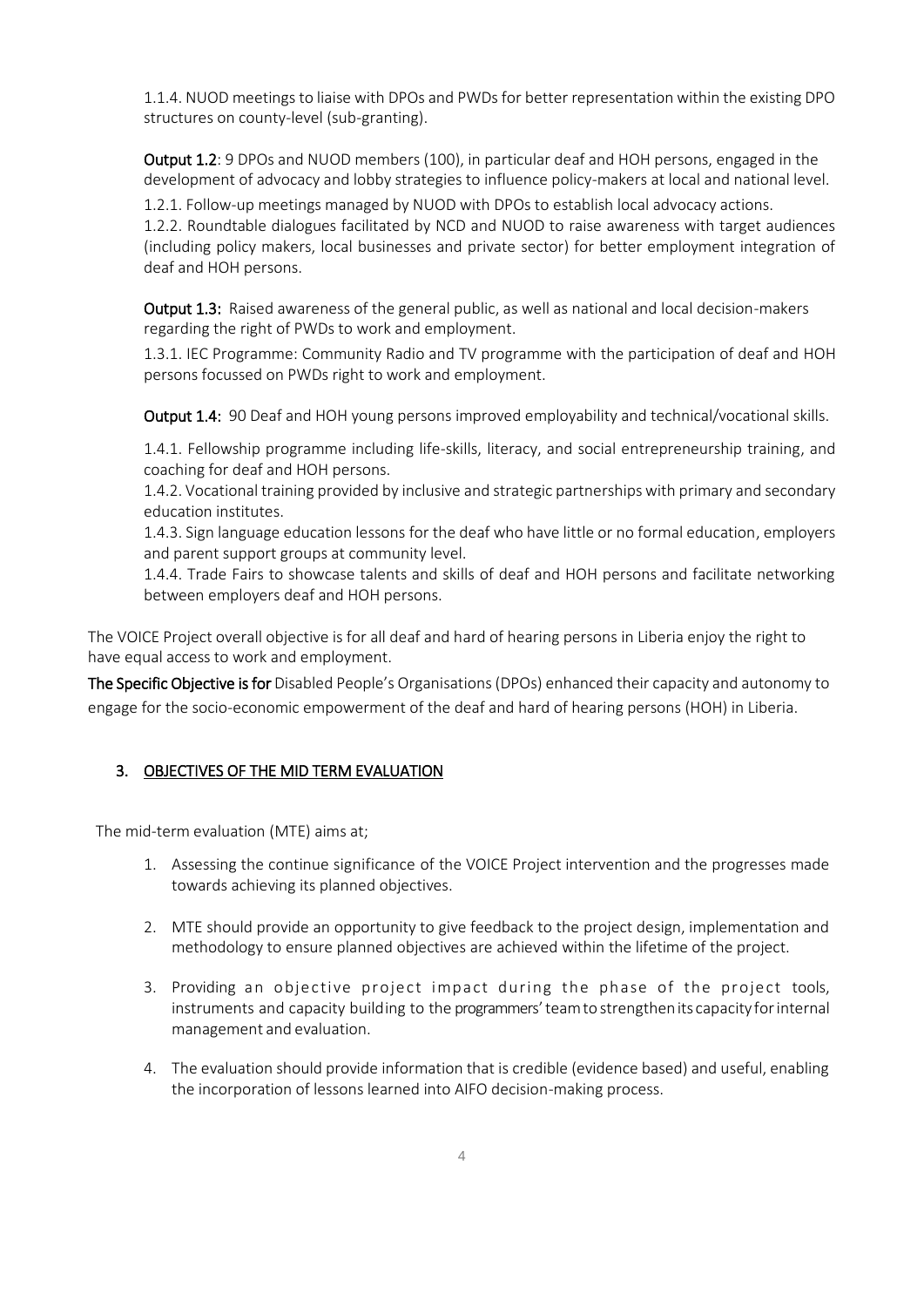## 4. SPECIFIC EVALUATION QUESTIONS

The midterm evaluation aims at providing recommendations for improving the project's implementation through the following criteria:

- 1. Relevance
- 2. Effectiveness
- 3. Efficiency
- 4. Project targets
- 5. Impact
- 6. Sustainability
- 7. Project management

The MTE also assessed the project's performance on cross cutting issues; livelihood and skill development for disabled, Institutions capacity, disability inclusion, added value and participation.

Particular attention will be placed to the processes of realization of activities (respect for employment opportunities for Deaf and Hard of Hearing persons, effective participation of beneficiaries, perception of satisfaction, management and collaboration between partners, beneficiaries' level of skills gained during the implementation; visibility) All data collected must be disaggregated by sex, age, disability type and project areas.

### *Relevance*

- To what extent are the project's objectives still valid for the country, the partner organizations and the beneficiaries?
- Are the expected results of the project consistent with the impact, outcome, outputs and overall objective (as part of the analysis of the log frame matrix)?

# *Effectiveness*

- To what extent has the project achieved its objective(s)?
- What were the major factors influencing the achievement or non-achievement of the outcome(s)/expected results/outputs? (Also consider any which were possibly beyond the control of the project)
- Did the project contribute to DPOs capacity building as planned?
- Did the project develop the livelihood and skill training capacity for beneficiaries as planned?
- To what extent are gender and environment mainstreaming included in the project?

#### *Efficiency*

- If applicable, to what extent were all items/equipment purchased and used as planned under this project?
- Was the project implemented in the most efficient way (time, personnel resources)? Have any issues emerged, if so which ones and why?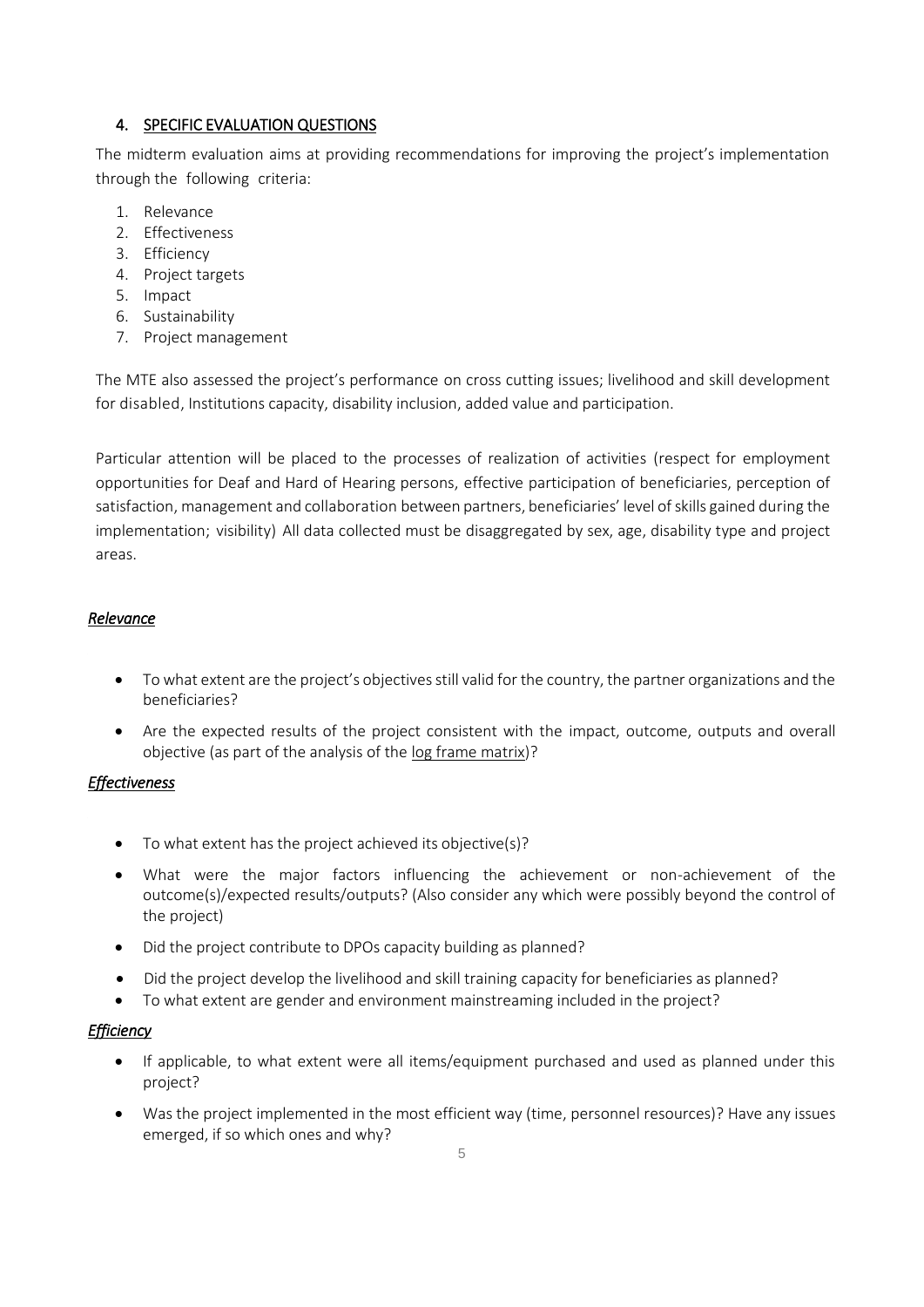### *Impact*

- How many women, men, girls, boys and people with disabilities in total benefited from the project phase -1 (immediate impact)?
- What has changed in the lives of women, men, girls, boys with disabilities from the Project phase-1 (immediate impact)?
- Has the project impacted the lives of women, men, girls and boys without a disability? How?
- Which positive and/or negative effects/impacts in terms of gender and environment can possibly be attributed to the project?
- Which organizations benefited from the project and how? What has changed for whom (immediate impact)?
- Are there any other important aspects regarding impact?

### *Sustainability*

- To what extent will the benefits of the project continue after the withdrawal of the donor?
- If applicable, if the project continues will it be integrated in local structures and/or funded by other sources?
- What were the major factors that influenced the achievement or non-achievement of sustainability of the project?
- If applicable, what needs to be done and/or improved to ensure sustainability?

The midterm evaluation should also assess the project's performance including; capacity-building, advocacy awareness livelihood and skills training, gender equality, disability inclusion, added value and participation.

In addition, the evaluation should assess the **effectiveness of project management**, including the collaboration and communication with project partners and stakeholders and monitoring of project performance and results.

#### Effectiveness of project management

- Was the project managed as planned? If not, what issues occurred and why?
- To what extent have all project/programme stakeholders collaborated as planned? Did the project receive adequate political, technical and administrative support from its national partners?
- Is there a clear understanding of roles and responsibilities by all parties involved?
- How effective is communication between the project team and the implementing partners?
- How effectively does the project management monitor project performance and results?

Particular attention will be placed to the **processes of realization of activities** (respect for inclusive modes, effective participation of beneficiaries, perception of satisfaction, management and co-ordination between partners, level of skills gained from them during the implementation; visibility).

Moreover, due to the COVID-19 pandemic, it is important to assess the impact of COVID-19 on project results and to assess how COVID-19 affected the lives of PWDs, in particular the impact it had on project implementation and those involved.

All data collected must be disaggregated by sex, age, disability type and catchment areas.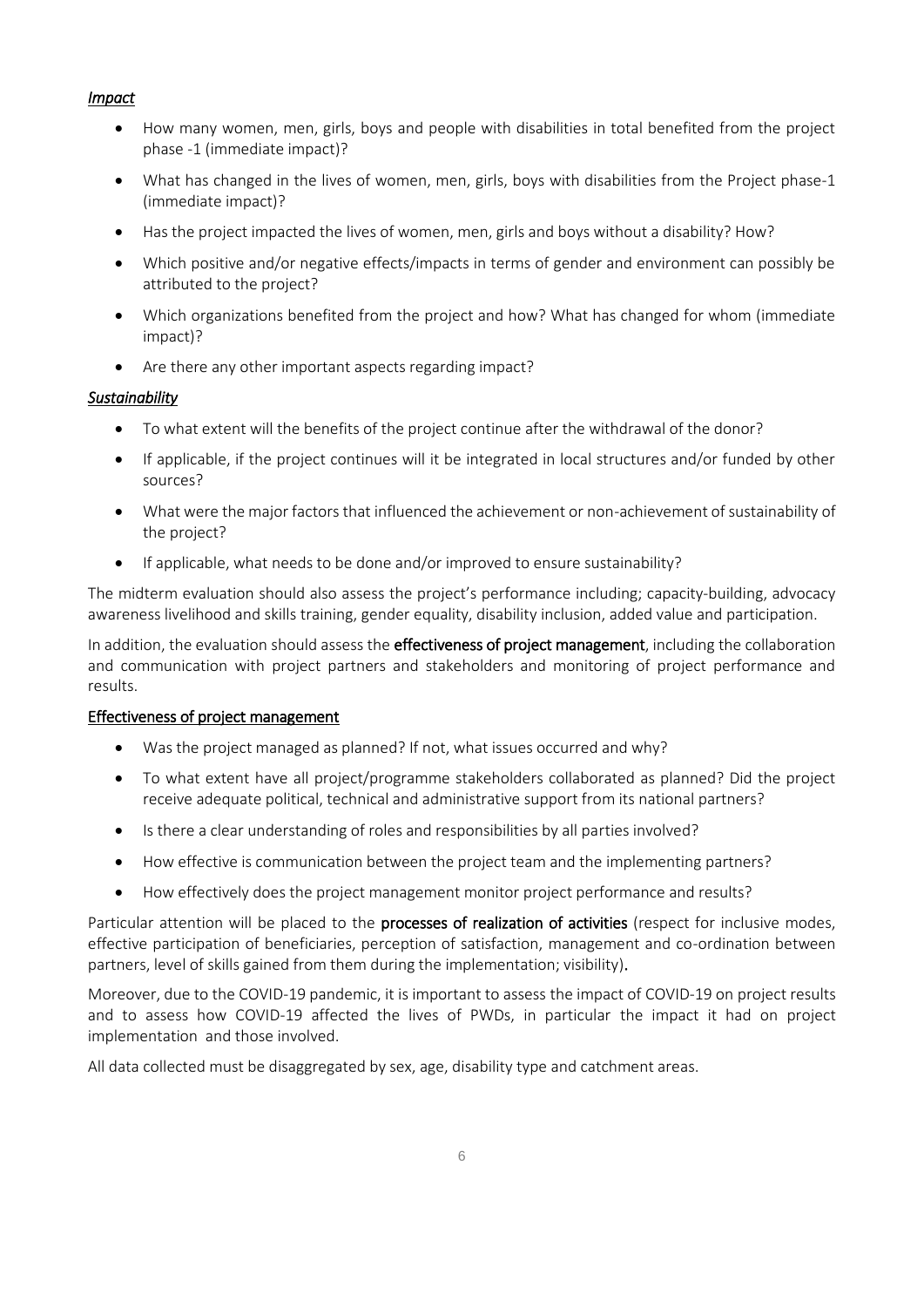# 5. APPROACH AND METHODS

The end evaluation is carried out by an external evaluator who has no previous links to the project, with the involvement of internal evaluators: The Management and Monitoring Committee; the Technical & Scientific Commission; representatives of DPOs; the project staff; beneficiaries; the main stakeholders.

It is expected that the consultant will provide a methodology about how to measure the project results. Consistent with the Community Based Inclusion Approach adopted in the project, the Mid Term Evaluation shall be carried out using mixed and participatory methodologies (co-evaluations), both quantitative and qualitative (focus groups, interviews, case studies, self-assessment tests).

Due to the COVID-19 pandemic, it is expected that the consultant adapts the methodology of the Mid Term evaluation towards the current context, in line with GOL/WHO regulations and restrictions, observing COVID-19 safety and preventive measures to minimise the risk of spreading the virus.

### 6. TIMELINE

The Mid Term Evaluation consists of several phases:

13 May - Contract and Kick-off meeting: Contract is signed, and a discussion of the assignment takes place. First documents, including available data, are provided to the evaluation team. (1 day)

16 May - 18 May - Desk Study: The evaluator studies all necessary project documents. Existing data needs to be analysed and interpreted. (3 days)

19 May – 24 May - Inception-Phase + Training Fieldwork: In the inception report, the evaluator will design and present research tools and a detailed methodology, including a data collection planning worksheet or a similar tool. Interviews with senior VOICE staff and partners also take place. The training of enumerators and the field research will only take place upon official approval of the inception report by the contractor. (4 days)

25 May - 3 June - Field-Research: It is expected that the evaluation collects data from all project locations (Greater Monrovia, Bomi, Nimba), including DPOs, beneficiaries, and project stakeholders. (9 days)

4 June – 6 June - Draft Report: Submission and presentation of final draft report. Inclusion of comments from partners and contractor. (3 days)

9 June - Final Report: Submission of final report, in line with all project deliverables (see section 8) (1 day)

For the different phases, it is expected that data and information will be obtained through different methods such as: analysis of documents, structured interviews, semi-structured interviews face-to face, group discussions, others.

# 7. BUDGET

The consultant should provide a detailed budget in which all costs as it relates to the implementation of this Mind Term Evaluation are outlined. The evaluator is expected to work across the three localities where the VOICE Project is implemented (Bomi, Nimba and Montserrado Counties) For data collection, a sample of locations can be taken.

# 8. DELIVERABLES